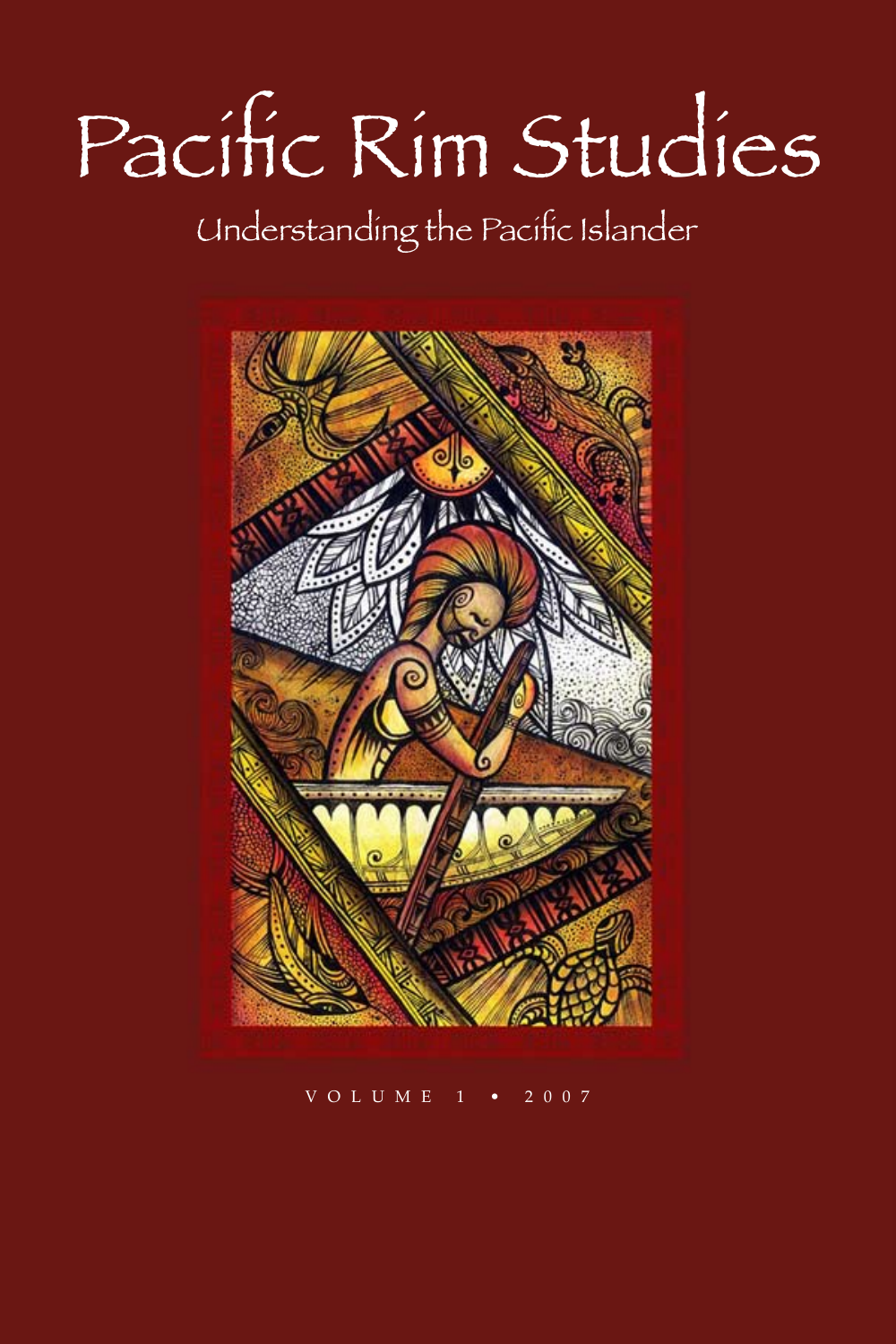

## Hiạ ou ra ta ma hiạ la tá:<br>. Owning Rotuman Education

Victor P. Narsimulu

This article gives an overview of informal education in Rotuman with an emphasis on the impact culture plays in the educational process. The purpose of this article is to closely examine the construction of informal educat phasis on the impact culture plays in the educational process. The purpose of this article is to closely examine the construction of informal education in Rotuma and the Pacific Islands and the ways in which informal education empowers Rotuman and Pacific Island students. Rotuma is officially part of the Republic of Fiji and, like the rest of the Pacific Islands, has to deal with dynamic economic and cultural shifts. These shifts demand that education and policy makers have a new mind-set toward reinforcing traditional education.

## **Background**

Rotuma is a volcanic island of approximately forty-three square kilometers located at twelve degrees south latitude and 177 degrees east longitude. Rotuma lies approximately 465 kilometers north of Fiji and has been politically part of Fiji since 1881.<sup>1</sup> Rotuma lies at the crossroads of Polynesia, Melanesia, and Micronesia. The population is about 2,800 (1998 Population Census) and is mainly Polynesian with cultural and genetic influences from Samoa, Tonga, Kiribati, Tuvalu, Vanuatu, Wallis and Futuna, and Fiji.<sup>2</sup>

In Rotuma, informal education begins at an early age through teaching at home by parents and extended family. *Hia ou ra ta ma hia la fá* is a profound Rotuman prov-**. .**erb among the elders; it literally means "if you step on a branch with intentions to break it, then be sure to break it." The moral behind this proverb is that you should give your best effort in learning to be a Rotuman.

The primary role of informal education in traditional Rotuman society was to transmit the fundamental values and beliefs (*aga faka Rotuma*) to the younger generation. This was done by the elders *(mafua)* who held a wealth of knowledge about genealogies and ceremonies and were virtual walking, talking libraries.<sup>3</sup> This brought about balance on the island because informal education helped the Rotumans identify and solve problems within their own cultural framework. The advent of formal education, which accompanied missionaries to Rotuma and the Pacific, established a new framework for learning.4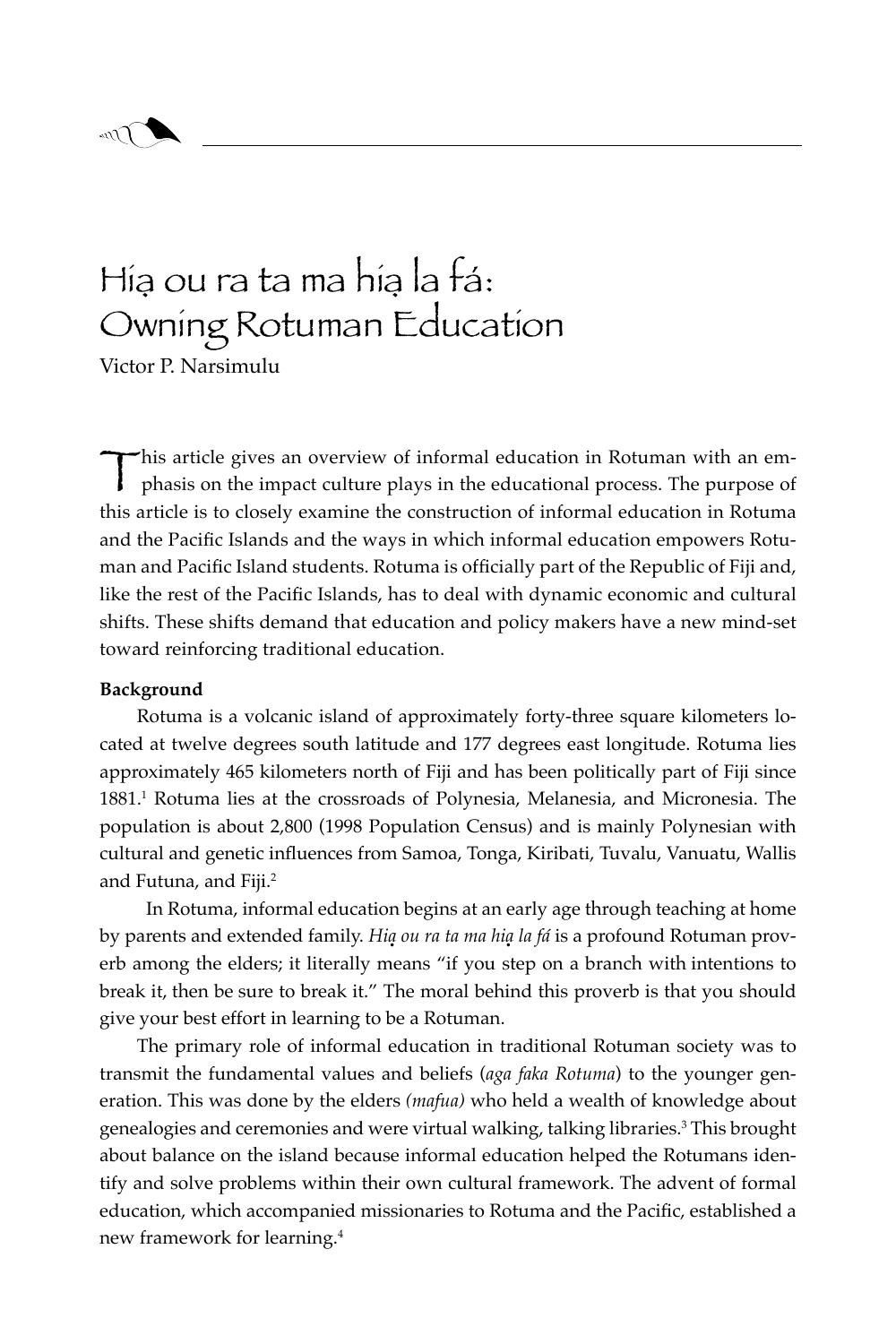Today, formal education is a highly sought after commodity that helps individuals, communities, and nations cope with new uncertainties in the face of technology and modernization. However, one thing is obvious: creativity and open-mindedness are necessary components for incorporating informal education into the curriculum, which will be key for the future social survival of Pacific Islanders.<sup>5</sup>

The perspectives of Pacific Island and Rotuman scholars are important in order to stimulate thinking on the latent contributions of Pacific Island knowledge to the total body of knowledge that underpins Pacific Island educational systems. A few Pacific Island and Rotuman scholars have demonstrated how tradition and modernity can be synthesized and together can address aspects of Pacific cultures that in some cases proves a hindrance to educational attainment.<sup>6</sup> Although some scholars have advocated this synergistic approach, in this article I argue that there remains a dearth of sound research on Pacific Island education and indigenous Pacific Island studies that needs to be conducted. The curricular issues surrounding the integration of indigenous knowledge within the formal education structure and system is an important topic of discussion that this article will not address. While some may see this article as a way to suit Rotuman needs, it is hoped that others will view it as a contribution to a new educational context wherein Pacific Islanders educate themselves and their young without giving way to neocolonialism.

#### **Theoretical Framework**

The theoretical framework of this study follows a postmodernist, ethnographic methodological approach, a perspective that seeks to understand the social and historical transformation of society and consciousness in the modern world. According to Michael Peters, postmodernism is an umbrella term that includes anti-foundationalist writings in philosophy and the social sciences. This perspective rejects the ingrained assumptions of Enlightenment rationality and traditional Western epistemology and the supposedly secure representations of reality these modes of thought engender. (Enlightenment philosophy was also a tool for global exploration and imperialism in the Pacific Islands). Postmodernism also rejects Georg Hegel's ahistorical state of absolute knowledge and resigns itself to the impossibility of a historical, transcendental, or self-authenticating version of truth. This perspective addresses the question of how informal education can empower Rotuman and Pacific Island children with a non-Western epistemology. In their book *Understanding Curriculum*, William Pinar, William M. Reynolds, Patrick Slattery, and Peter M. Taubman strongly support this notion of empowerment through informal education. I used this postmodernist ethnographic approach to study the people of Rotuma to avoid applying a Eurocentric approach to a study of Pacific Island epistemology.

#### **Informal Education in Rotuma**

In 2003, I interviewed Aisea Aitu in the Rotuman village of Malhaha.<sup>7</sup> Aitu, a retired school administrator and teacher, was a statesman in Rotuman society and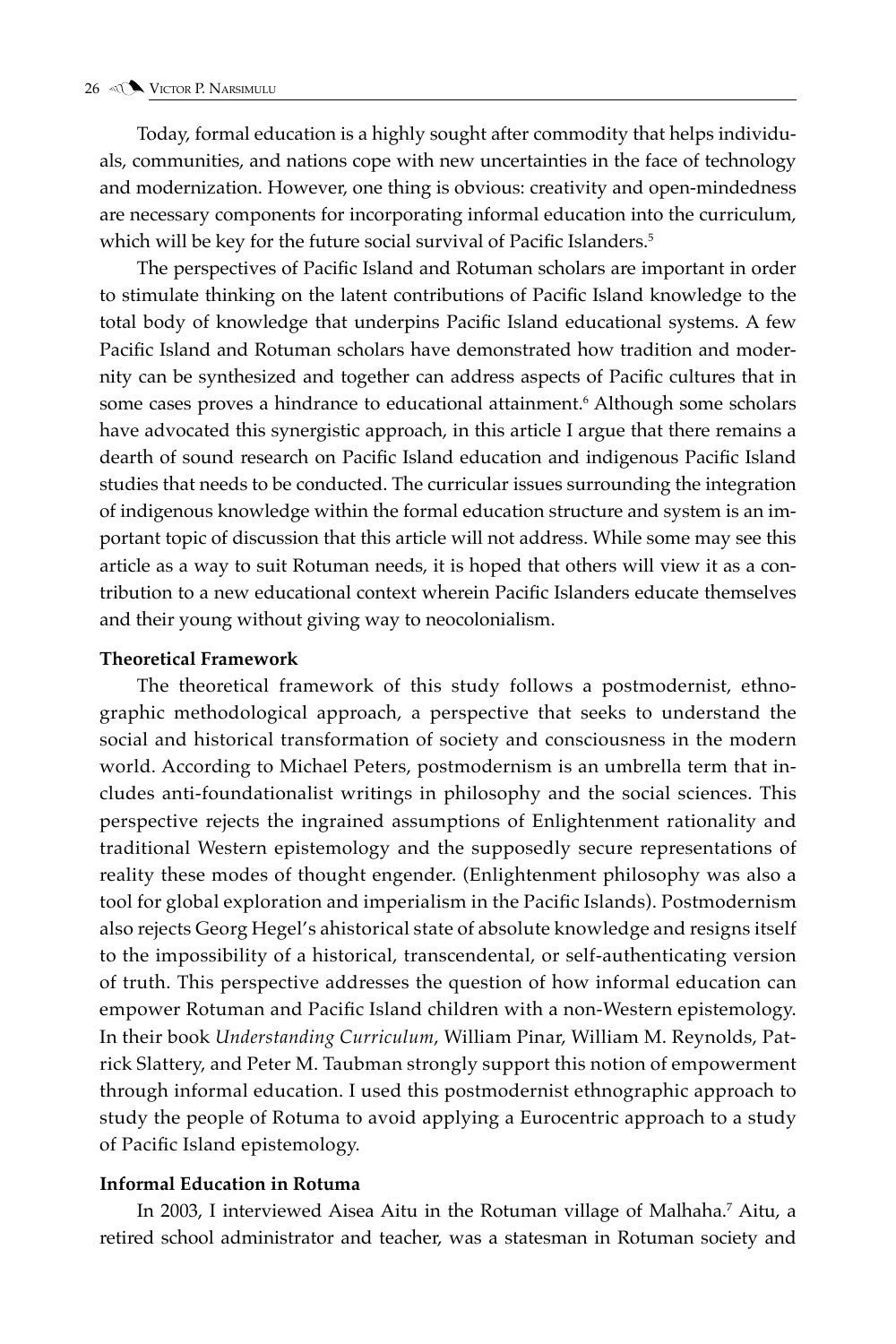a close relative.<sup>8</sup> He passed away last year at his home in Malhaha. In the interview, he spoke frequently about how the rising generation generally lacked an interest in traditional Rotuman knowledge and ways. When he was younger, Aitu had been selected as one of two students from Rotuma to attend Lelean memorial school in Fiji. At the time it was an honor to go to Fiji for formal education. He told me that before he left for school his father sat him down on a mat and said, while pointing to the mat, *"Aisea ou la rako se Suva ae la se maomaoakia se os aga faka Rotuma"*—his father told him **.**not to forget his identity, his *fuagri*, and his Rotumanness.<sup>9</sup>

This Rotumanness Aitu's father asked him not to forget referred to the education he received while being reared on Rotuma. Education to Pacific Islanders was a way of life and not a piece of paper indicating how learned you were. Aitu's educational and other related achievements stemmed from his ability to align his Rotuman informal education with his formal education.

Elizabeth K. Inia, another important Rotuman, still lives on the island of Rotuma and is trying to teach the young what it means to be Rotuman.10 Inia went to Fiji in 1940 for further schooling, already equipped with the skills that were essential for Rotuman women to have.<sup>11</sup> These skills were based on working the land and sea and understanding one's culture for survival. Inia has also successfully published literature on Rotumans and their culture.

The lives of Aitu and Inia illustrate how Pacific Island societies had their own educational systems, which existed long before European colonialists and missionaries introduced schools or formal education. Prior to this introduction, education in Pacific societies was mainly informal and geared toward cultural survival and continuity. This focus also allowed for cultural adaptability during the colonial period.

Learning is not an alien concept to Pacific Islanders. Before the introduction of formal schooling in the 1830s, learning in the Pacific Islands came largely through observation, listening, and imitating others (mainly adults) who already had the knowledge, skills, and attitudes necessary for living and surviving in society.12 Specific skills and knowledge were taught to the appropriate people when the need arose. For example, boys were taught skills of navigation and warfare, and both boys and girls were taught different types of crafts and performing arts.

Learning was, in fact, a sacred ingredient of Pacific Island life. According to Fijian educator Unaisi Nabobo, the Fijian word *yalomatua* is said to reflect maturity and a spirit and sacredness of being.<sup>13</sup> Before colonial powers introduced formal education, education was a considered sacred process of learning that pertained to one's growth as a Pacific Islander.

The new education for Pacific Islanders introduced by colonial rule meant that students faced the conflicting demands of the Western school curriculum and those of their home cultures. The purposes, content, and processes of formal schooling often conflicted with those of indigenous education.<sup>14</sup> Informal education took place on the ocean as well as the land—experience-based learning. This stood in sharp contrast to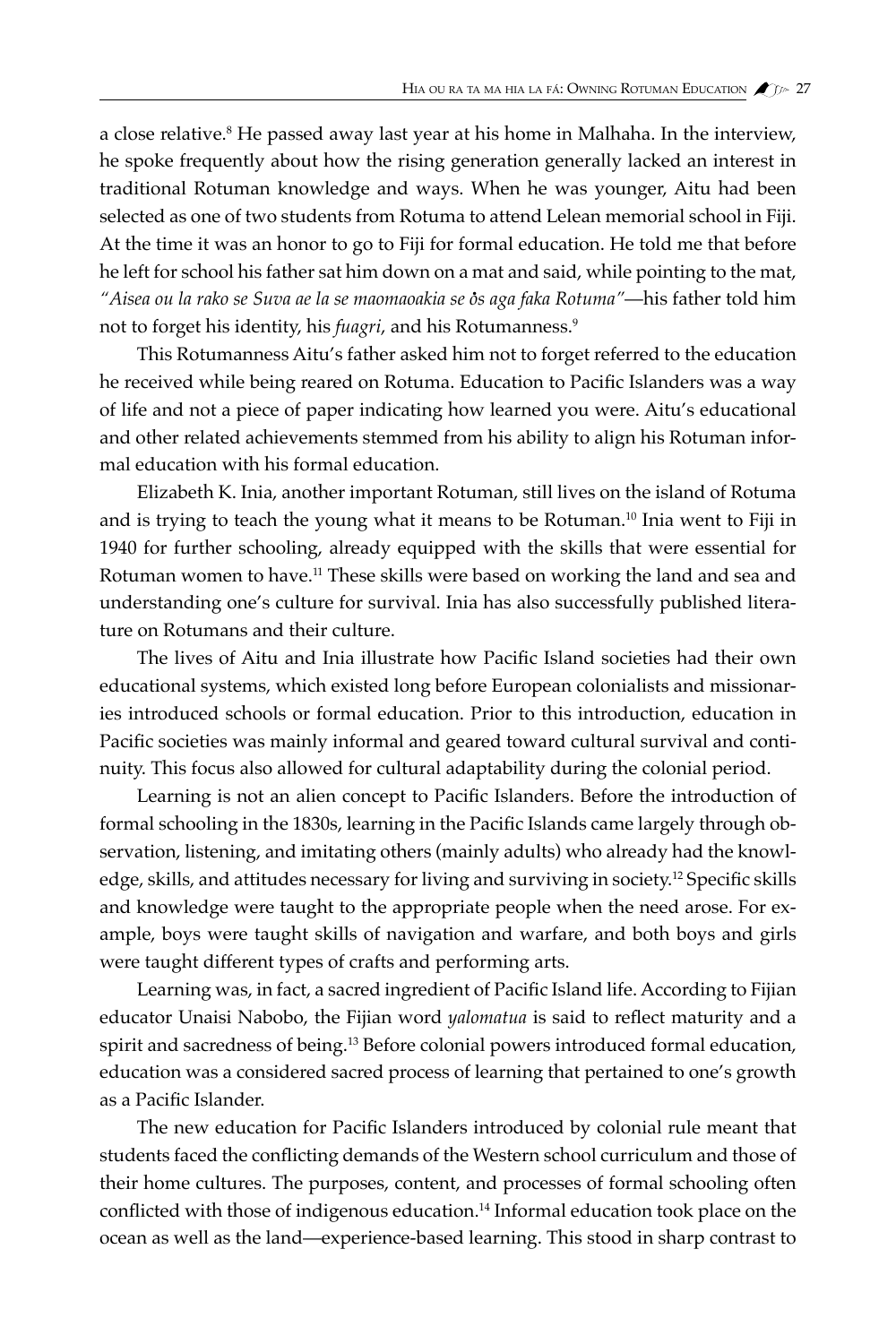most formal education scenarios, where teachers had students in a classroom look at a blackboard with writing on it.

Today, this conflict continues in the Pacific Islands and among many minority communities in the U.S. and throughout the world. Today's global curriculum in many societies is generally not astute enough to identify and incorporate different educational epistemologies.15

Konai Helu Thaman explains the dilemma that cultures face when an informal emphasis comes in contact with a curriculum dictated by formal education:

The rush to globalize education and sell it in the global marketplace further fuels this trend (to make education a commodity for sale rather than learning) today. However, in most countries, we know that access to the sites of power, whether it be law, media or education, lies with privileged groups; in developed countries, they are usually male, white and middle-class; in developing countries, they are usually male, middle-class, and western educated.<sup>16</sup>

Children of the Pacific Islands face the challenge of learning from a worldview that is globally dictated. The ways in which Pacific Islanders create meaning and structure and construct reality are sometimes contradictory to the global curriculum. Traditional values do not always find roots in formal education's power structures. Students' underachievement in schools across the Pacific speaks to the consequences of a globally dictated educational system. In part, underachievement exists because of the cultural gap between the expectations of school curricula and the expectations of the cultures in which students are socialized. Curricula often reflect the value structures and policies of those in power.17 These hegemonic policies favor the powerful and the agenda they bring to the table in the name of educational progress.

Furthermore, the formal educational field has continued to de-emphasize the values underpinning indigenous education. Thus, Pacific Islanders must to remember and apply the wisdom Aitu received from his father to use his Rotuman learning to enhance his Western education and not forgot his fuagri.

Pacific Islanders cannot wait for the global curriculum to change; we need to incorporate our Pacific Island education alongside global curriculum for our benefit. For instance, Anapesi and Tevita Kai'ili give an example of bridging informal education with formal education. They state:

In pondering our childhood and upbringing in America, we are reminded of the many ways the Tongan language was taught and reinforced in our home. We are awakened to memories of our grandfather Tonga, sitting across from us listening intensely as we attempted to translate a story we had just read in English into the Tongan language. We were encouraged to read out loud in Tongan. Our grandparents would correct our enunciation and grammatical ordering of the Tongan words. There was a sense of sanctity associated with the Tongan language as we observed the way our grandparents cherished our native tongue.<sup>18</sup>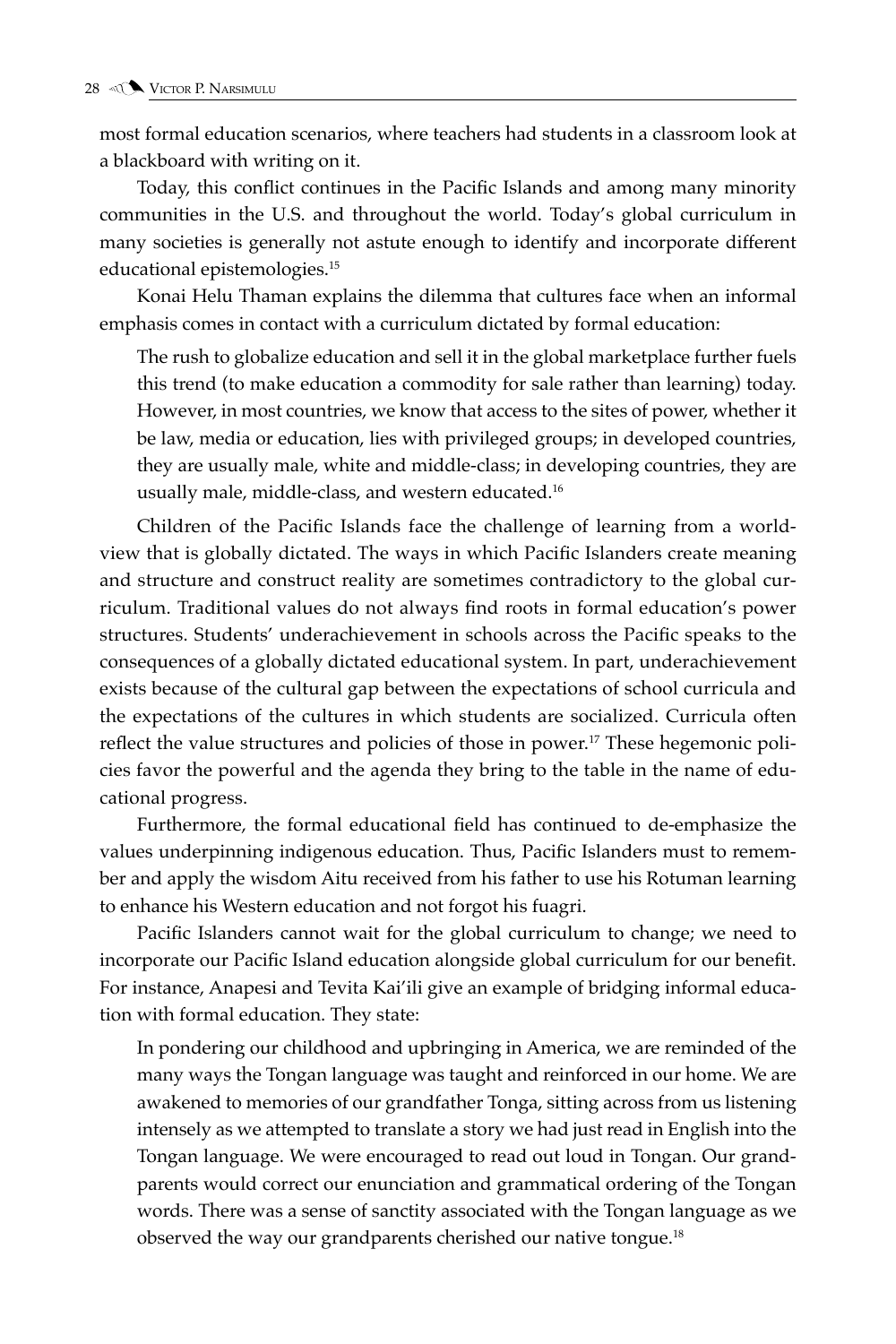The essence of learning Tongan for the Kai'ili siblings in the sanctity of this time, space, and place brings a connectedness to their fuagri. As Aitu's father had done, grandfather Tonga sitting across from his grandchildren reinforced the connectedness of the sacred mat and its *mana*. Michael Somare, the former prime minister of Papua New Guinea, reiterates this point that in essence the Pacific Islanders learn in their familiar environment, this sacred place, for Pacific Islanders space is sacred and connects you to your cultural foundational roots. As Pacific Islanders, it is pertinent that we weave our own sacred mats that complement both our Pacific educational values and that of the global curriculum.

Frank Fisher points out that in order to cater to informal, traditional education the curriculum should be broadened to include marginalized or subjugated knowledge areas, thus giving intercultural studies and language education a more prominent place. This would challenge the existing hierarchical structure of knowledge and add to student motivation and enjoyment. Including literature in intercultural studies would involve redefining the meaning of texts and reestablishing the relationship between the written and the unwritten. This unwritten philosophy is what Aitu's father and the Kai'ilis' grandfather were able to convey to the younger generation.

Manulani Meyer, a professor at the University of Hawaii in Hilo, refers to the ability to bridge formal and informal education as mending the rift between the mind and the body, a rift that Rene Descartes $19$  believed must exist if knowledge was ever to be trusted.20 For Pacific Islanders, knowledge percolates both in mind and body, and we need to heal this rift and no longer fall into the trap of predictable empiricism, which would have us ignore the richly textured experiences of our *Kupuna*, 21 Aumakua,<sup>22</sup> and natural world.<sup>23</sup>

Ana Taufe'ulungaki of the University of the South Pacific envisions this percolation happening through reverting back to the unwritten, where one's fuagri gives meaning to one's identity. She posits:

We need a vision of development that clearly spells out the kinds of societies we wish for ourselves and our children, and such a vision, to me, cannot be better informed than by the fundamental core values of our cultures, which I believe have not changed significantly despite the enormous changes in our material and knowledge culture and in our political, economic and social institutions.<sup>24</sup>

There is indeed a need for Pacific Islanders to revert back to the core values of our cultures. Only then can we preserve our identity and progress in this global world. We need to deconstruct and decolonize<sup>25</sup> our mind-set<sup>26</sup> from imposed concepts that pay little or no attention to the advantages of indigenous knowledge within our cultures.

To do this, Pacific Islanders need to own our education and understand our epistemology. Melani Anae reminds us that there is a myth we have internalized: the belief that scientific inquiry is neutral and that it is the superior way of acquiring knowledge.<sup>27</sup> We need to create a space that does not make scientific inquiry the only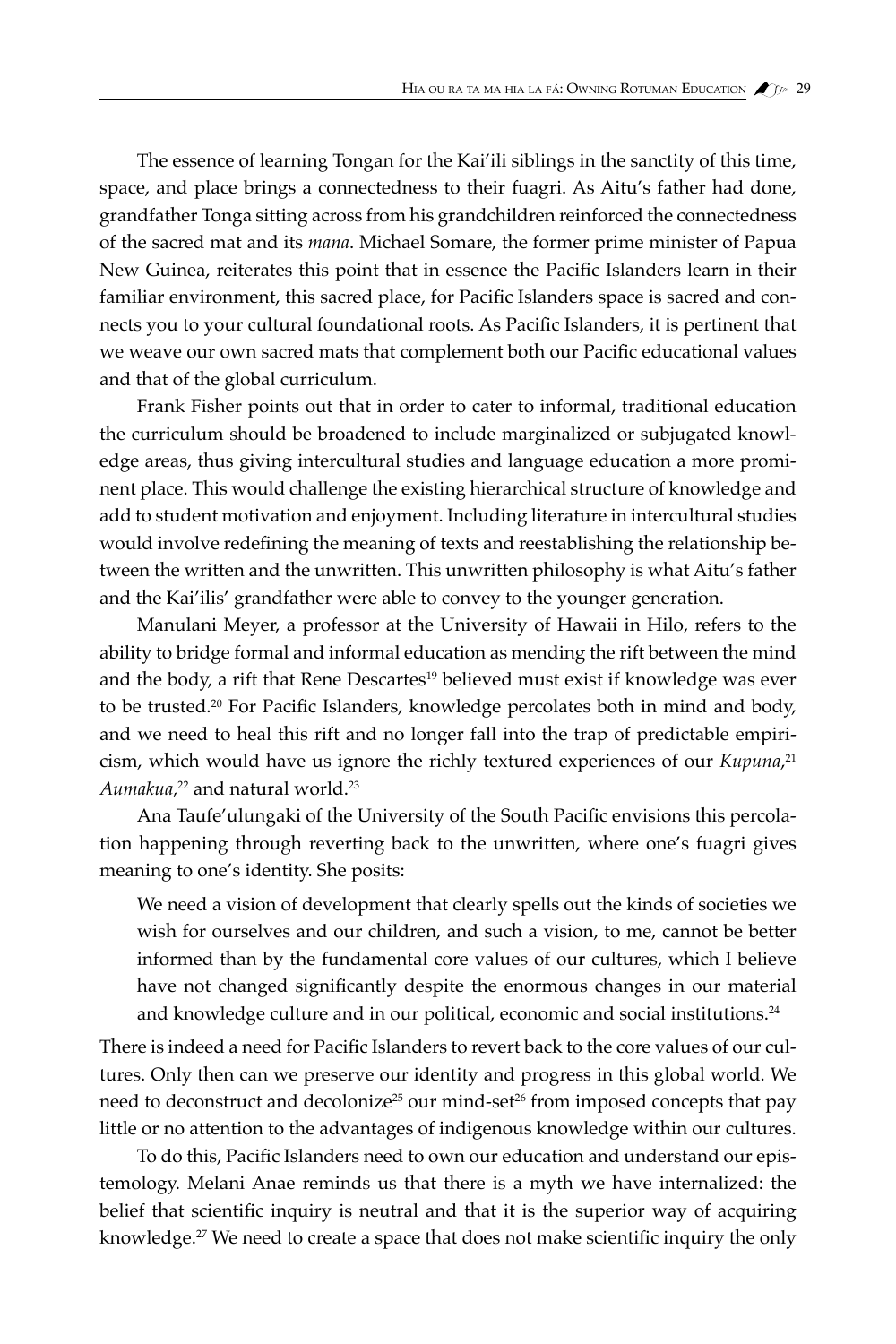legitimate epistemology. Currently, scientific inquiry is often erroneously thought of as a series of normative techniques in statistics, testing, or observation that are independent of social and philosophical context. Far from being neutral, scientific inquiry is a human activity that involves biases, hopes, values, and social human baggage, just as other epistemologies are rooted in culture.

To overcome this myth, there needs to be pragmatic inroads made into integrating Pacific Islander knowledge within the official knowledge system that educational institutions often guard quite tightly. Here the perspectives of Pacific Islands scholars will be important in order to stimulate thinking on the possible contributions of Pacific Islanders to the total knowledge system in schools. Pacific Islands scholars ought to demonstrate how tradition and modernity can be synthesized and address those aspects of Pacific culture that some see as a hindrance to doing well in school. There needs to be much more research done on Pacific Islander epistemology. However, this should not delay the immediate inclusion of local language and literature in the curriculum.<sup>28</sup>

Meyer posits that in the formal classroom a great deal can be learned about the Pacific Islander worldview through language. The learning and pedagogic benefits are obvious. For students, this experience would open a portal that would greatly empower their learning. Such a study would allow students to move away from textbook orientation and recognize oral discourse as having status in learning alongside reading and writing.

Teachers should grasp the pedagogical value of this combination of Pacific Island and Western inquiry because such a combination will have an effect on student incentive and motivation.<sup>29</sup> Furthermore, this combination should reinforce the understanding of how different knowledge systems are interrelated and highlight the significance that everyday life has in learning. When this form of engagement with the environment leads to excellence in teaching, production of resource material, or publication, the contribution of both students and teachers should be appropriately acknowledged.

Pluralism emerges as a commonsense approach to multiculturalism and universality because it focuses on diversity, common humanity, pride in one's heritage, and the democratic rights of all citizens.<sup>30</sup> In terms of education, pluralism advocates a cultural literacy that facilitates communication with culturally diverse communities and subcultures, including minorities. Learning the language, culture, and knowledge systems of others will promote social harmony and universal integration.31

In Western epistemology, according to Frank Fischer, justification of ideal constructions—for example, Plato's idea of a republic, Hobbes's argument of civil peace and social unity through a commonwealth, or Marx's communist society, along with their respective moral principles—is established if they pass the test of generalization. Meyer disagrees with this concept of Western philosophy, that generalization is the way to find ideal constructivism. She believes that specificity leads to universality. In her words: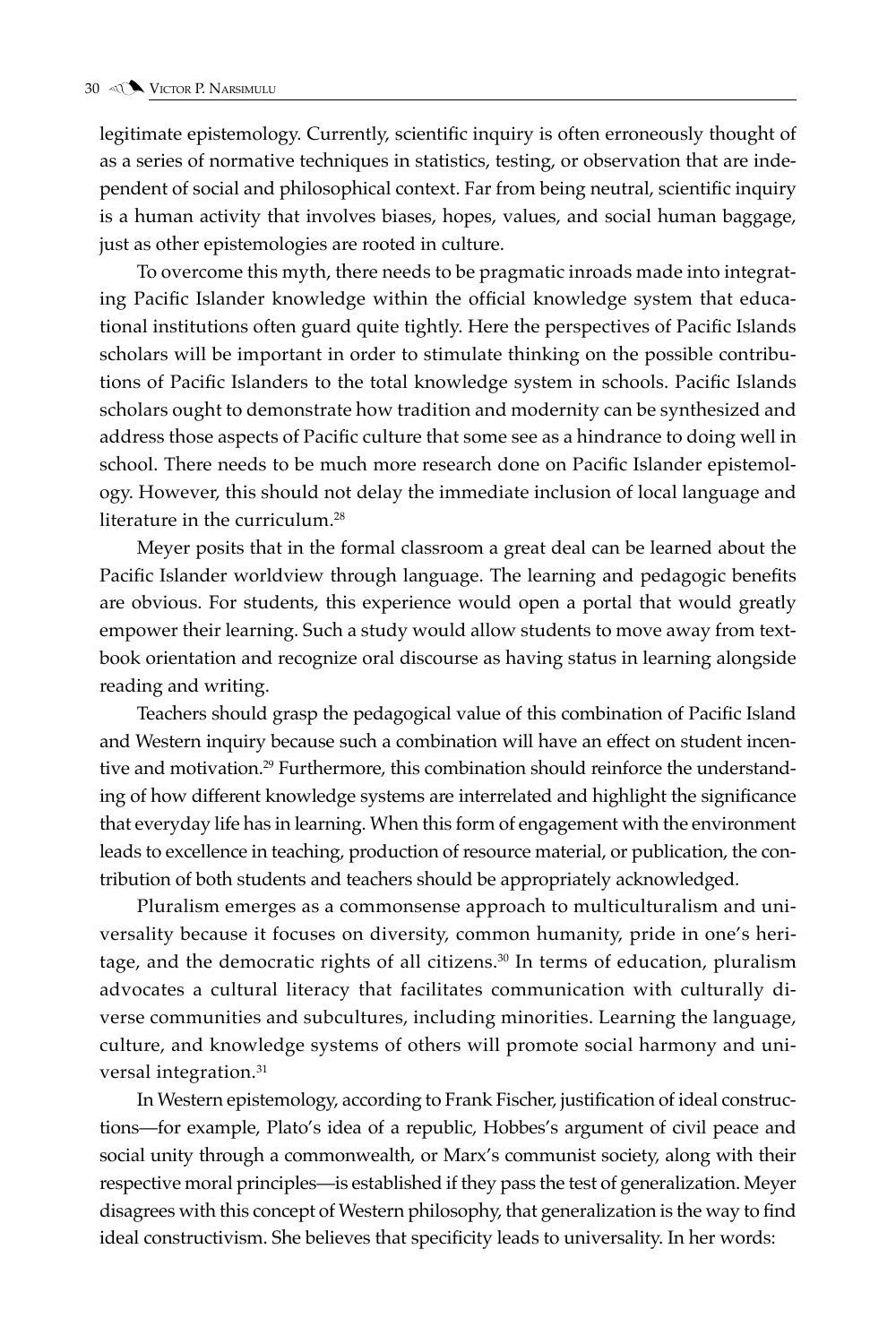"E aloha aku, aloha aina, aloha ohana, aloha olelo, aloha kanaka i na auao kakou, ma ka paepae ike mo omehau Hawaii." Our enlightening will come grounded in our cultural wisdom, through our spirituality, love of homeland, family, language and community. Our enlightening is to understand our identity to understand universal.<sup>32</sup>

In philosophical terms, pluralism does not mean just coexistence and tolerance, but recognizing that difference is valuable and that it is a basis for further understanding. This in turn can lead to freedom, the freedom and decolonization of the mind-set in owning one's own education and future. Pluralism does not regard knowledge and reality as permanent or fixed. Cultures are continuously changing, and identities, both individual and collective, are constantly being reinvented—culture's ability to adapt creatively is its beauty. The plural world is full of possibilities, alternatives, and answers. The extreme opposite of pluralism is the narrow view that there is only one reality, one truth, and one ideology that explains our diverse existence. A great deal of ethnocentrism emanates from such a perspective.

Cultural pluralism is, in essence, an optimistic view that the universe is full of possibilities in which human beings and societies are in the process of being made and remade. Pluralism articulates a vision of multiculturalism that is acceptable to a range of individuals and groups. (One shortcoming of cultural universalism/pluralism, as Meyer points out, is that it does not sufficiently question the issues of power relations centered amid class and gender biases in society, the causes of poverty, or oppression and violence. In fact, pluralism has a tendency to exoticize and fetishize differences to a point where potency in specificity are lost.)

Ropate Qalo uses the words *subsistence mindset*, which means the synthesizing of cultural values with contemporary avenues of success. The addition of traditional knowledge with contemporary formal education would provide a fine balance in the education of a Pacific Island child between formal and informal education. An axiom historians could use to create this fine balance is provided by E.H. Carr: "The past is intelligible to us in the light of the present; and we can fully understand the present only in the light of the past."<sup>33</sup>

Brig Lal discusses a curriculum that accommodates this discourse between the past and present. This curriculum would invent a language that links education to social justice and social cohesiveness. The learners would be educated for freedom and independence on the one hand and for partnership and interdependence on the other.<sup>34</sup>

There is a great deal of evidence to suggest that many of the subjects studied in the present Pacific Island curriculum are either in part or in general foreign to the experiences of many students, especially rural students.<sup>35</sup> Even those who succeed in school do not necessarily acquire a real understanding or leave school feeling that learning could be a lifelong activity. The education system does not produce critical thinkers or problem solvers.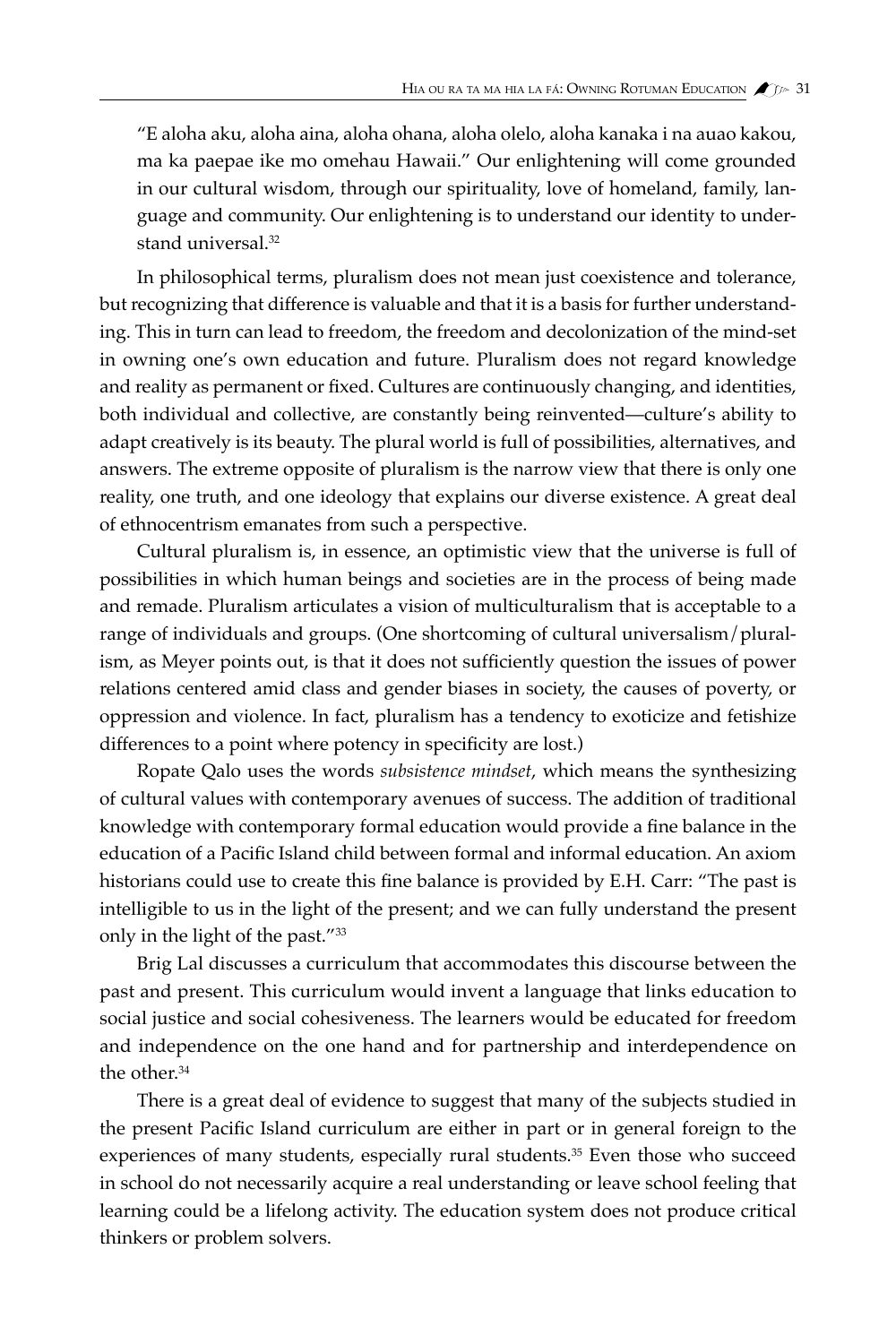Paulo Freire proposes a set of important elements in curriculum development that pursues a community-based, self-sufficient educational approach. This approach is a correction to systems that were imposed on less developed countries through colonialism. In order to cater to a range of talents and interests, the curriculum should be broadened to include the marginalized or subjugated knowledge areas, including intercultural studies and languages. This broadening would include learning one's indigenous language, history, dances, and chants that pertain to one's culture.

### **Conclusion**

Discussions are needed on a new multidimensional educational discourse, one that will view schooling as an opportunity for providing the knowledge, skills, attitudes, and values required for life in a democratic, multicultural society and for comprehending the larger world. Such a discourse will assume that there is a plurality of knowledge and promote pluralistic viewpoints on matters relating to culture, religion, and moral values. It will not place pragmatic concerns over the spiritual and moral needs of society. No system of knowledge will be privileged, and it will need to avoid finality or closure, stressing instead ongoing inquiry and dialogue.

Finally, learning for Pacific Islanders in the institutionalized school setting should "reflect the life pulse of home where learning is an act of making connections."36 Pacific Islanders hold that the key to understanding leads to the freedom that Meyer addresses in her ten steps:

- 1. Get rid of the belief, I mean really get rid of it, that we are somehow inferior.
- 2. Find out why you love the ocean but rarely swim in it or fish from it.
- 3. Remember your favorite teacher.
- 4. Learn from land and not simply about land.
- 5. Understand that words have *mana*.
- 6. Question your belief of what education can do.
- 7. Question your role in education.
- 8. Wonder about the role of *aloha* in your children's education.
- 9. Expect more rigor.
- 10. Understand the idea of epistemology.

These ten steps are motivational tools that will influence and empower Pacific Island education in the twenty-first century; primarily, they will lead Pacific Islanders toward owning a Pacific epistemology.

Much as it was for the Pacific Islanders of old, who sailed back and forth, cutting through the mighty waves, the ocean is a powerful symbol of both success and obstacles in the twenty-first century. Pacific Islanders face challenges whose outcomes depend on our confidence in our own framework for success. It is empowering for our children to know that their ancestors were equipped with survival skills that rivaled the Vikings, that they navigated across the largest body of water skillfully and confidently, knowing both where they were and where they were going. $37$  Thus,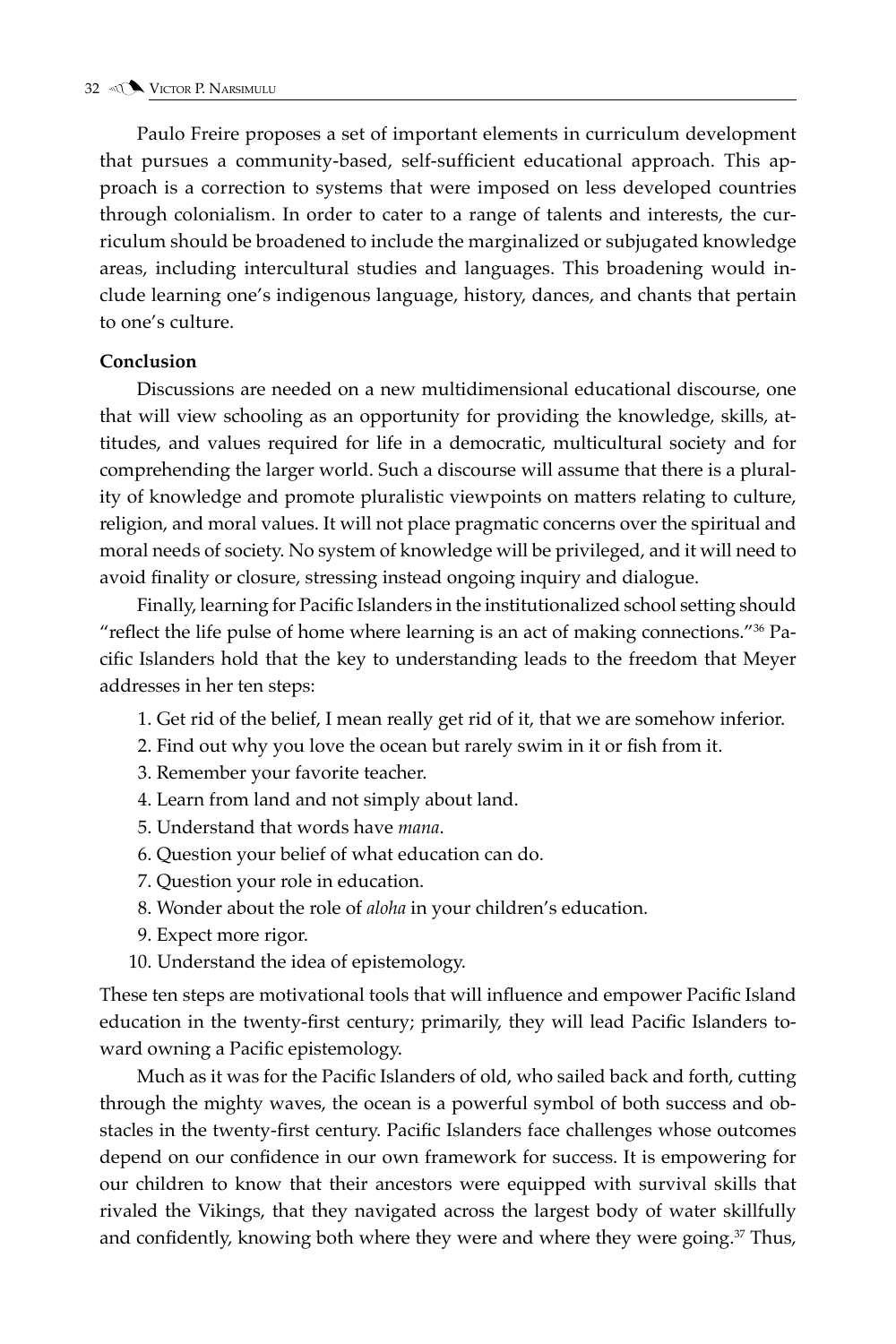it is pertinent that we teach our children skills to navigate through the twenty-first century like their ancestors of old.

Ward and Webb affirm how Pacific Islanders today can weave their sacred mats with the conviction of owning their educational endeavors and sailing with confidence into the twenty-first century. They posit:

We accept that the risks and dangers of the sea which seem to weigh heavily in the minds of continental men are not given such emphasis by island navigators today. And we may surmise that a western Pacific islander in the past might well sail east or south or north in search of new land, confident in the belief that, as usual, islands would rise over the horizon to meet him.<sup>38</sup>

We need to navigate our future between the interwoven mat of formal and informal education. Only then will the islands of opportunity rise up to meet us over the horizon. The future of education for Pacific Islanders depends on how closely we give heed to the wisdom of our traditional teachers—grandparents (*mafuas)—*and how close we are to our foundational roots (fuagri).

#### **NOTES**

- 1. Fatiaki, A., ed. *Rotuma Hanua Pumue/Precious Land*, Suva, Institute of Pacific Studies, University of the South Pacific, 1991; Howard, A. *Learning to be Rotuman: Enculturation in the South Pacific*, New York, Teachers College Press, 1970.
- 2. Fatiaki.
- 3. Howard, A.; Inia, E. K. *Kato'aga: Rotuman Ceremonies*, Suva, Institute for Pacific Studies, 2001.
- 4. Howard, A.
- 5. Freire, P. *Pedagogy of the Oppressed*, New York, Continuum, 1971; Hemara, W. *Maori Pedagogies: A View from the Literature*, Wellington, The New Zealand Council for Education Research, 2001.
- 6. Freire; Hemara; Meyer, M. A. *Ho'oulu: Our Time of Becoming*, Honolulu, University of Hawaii Press, 2003; Qalo, R. *Subsistence Mindset: Small Business*, A Study of a Fijian Family, Suva, University of the South Pacific, 1997.
- 7. I am a Rotuman and belong to a *fuagri* from my mother's side*.* Fuagri literally means "the foundation of a house," and in Rotuman society the foundation of a house represents where your ancestors come from, and this becomes your clan and your identity. The fuagris have names to them. The family clan I belong to in Rotuma is *kor fo'ou* (this clan name means "new village" or "settlement") from Lopta and the fuagri *vai* in the village of Malhaha. Fuagri is viewed as a sacred place that defines who you are and gives a metaphysical sense of belonging. When I was first told about my fuagri, I felt like there were eyes looking at me from the **.**past and acknowledging my presence and vice versa.
- 8. My relation to Aitu is through one of my ancestors named Fikimarea, who lived in the village of Malhaha. We come from the same fuagri.
- 9. Hereniko, V. *Woven Gods: Female Clowns and Powers in Rotuma*, Honolulu, University of Hawaii Press, 1995. Hereniko posits that Rotuman mats are woven gods imbued with *mana* (power) and knowledge woven sacredly and are a symbolism of one's Rotuman identity.
- 10. Howard.
- 11. Inia.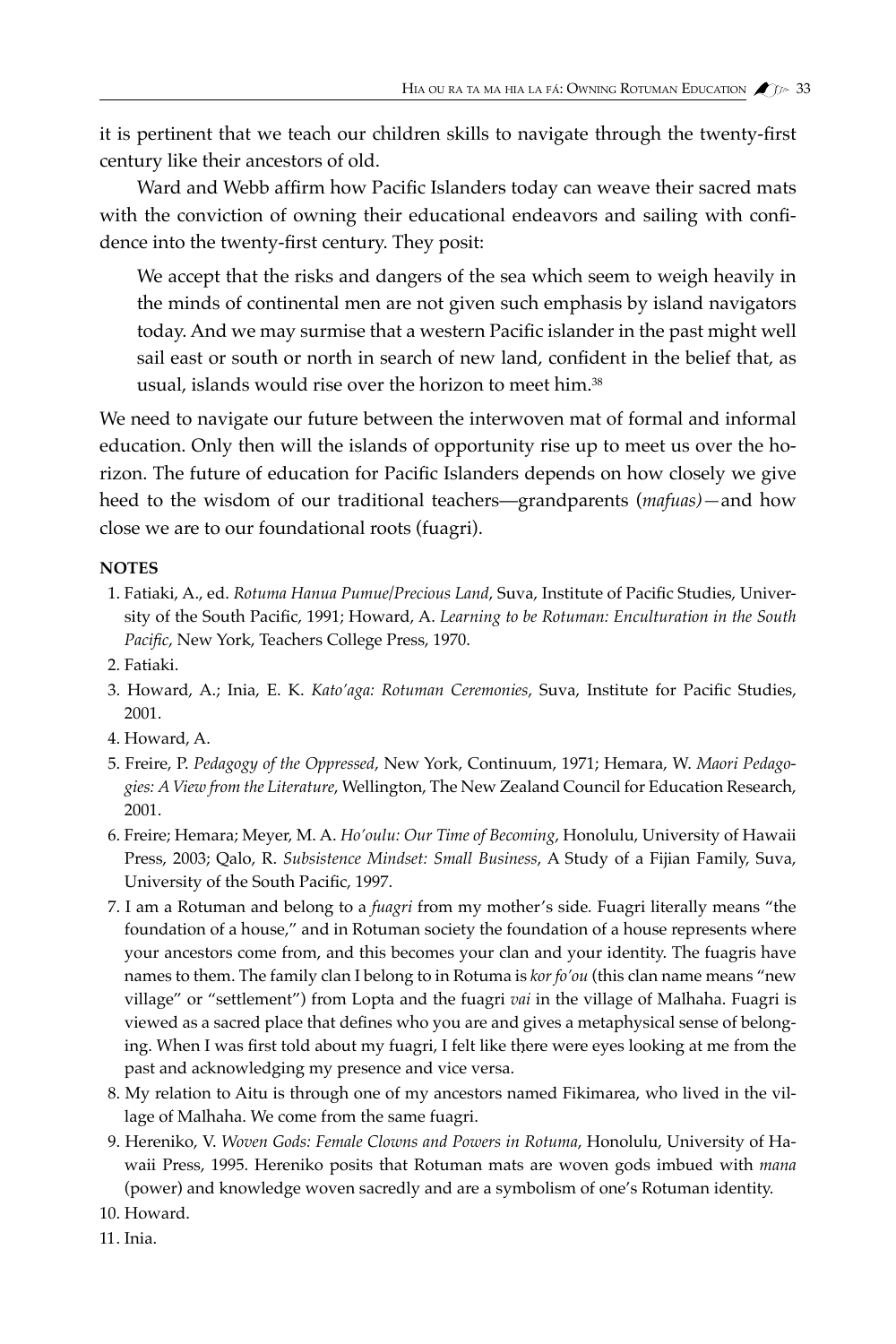- 12. Thaman, K. H. "Towards a New Pedagogy: Pacific Cultures in Higher Education," *Local Knowledge and Wisdom in Higher Education*, ed. G. R. Teasdale and Z. M. Rhea, New York, Pergamon Press, 2000, pp. 43–50.
- 13. *Ibid*.
- 14. Howard; Meyer; Thaman, K. H. *Interfacing Global and Indigenous Knowledge for Improved Learning*, Paper presented at the UNESCO Conference, Bangkok, 11–15 Dec 2001.
- 15. Crow, G. M. "Reconceptualizing the School Administrator's Role: Socialization at Mid-Career," School Effectiveness and School Improvement, 4(2), 1993, pp. 131–52.
- 16. Thaman, K. H. "Towards a New Pedagogy: Pacific Cultures in Higher Education," in *Local Knowledge and Wisdom in Higher Education*, ed. G. R. Teasdale & Z. M. Rhea, New York, Pergamon Press, 2000, p. 7.
- 17. Thaman, 2000.
- 18. Kai'ili, Apapes and Tevita. *Can We Become Tongans without Speaking Tongan?,* Retrieved 3 August 2006, from http://planet-tonga.com/articles/tongan-lang.shtml, 2003, p. 25.
- 19. Anthony, K. *Descartes: A Study of His Philosophy*, New York, Garland, 1987. From an individualist point of view Descartes talks about the independent domain of the thinking subject ("the realm of the thinking subject"), or the rational soul, whose being is fundamentally other than that of the world. According to Heidegger, this distinction was already present in the Greek metaphysics. The world is understood as a domain limited by time and space that functions as a mechanical system and which reason understands by the apprehension of underlying principles of cause that link the elements of the world together.
- 20. *Ibid*.
- 21. Family or personal god, deified ancestors.
- 22. Grandparent ancestor, a person of one's grandparents' generation.
- 23. Meyer.
- 24. Anae, M., E. Cox, D. Mara, S. Wendt, and C. Finau. *Pacifika Educational Research Guidelines, Final Report*, Auckland, University of Auckland, 2001, p. 21.
- 25. In the decolonizing mind-set, deconstruction is part of a much larger intent: taking apart the story, revealing the underlying texts, and giving voice to things that help people to improve their current conditions.
- 26. Olssen, M., J. Codd, and A. Oneill. *Educational Policy: Globalization, Citizenship, and Democracy*, Thousand Oaks, CA, Sage, 2004. In many of his lyrics, Bob (Robert Nesta) Marley used examples of liberalism that focused on the African diasporas in the West. In the lyrics to his famous "Redemption Song," Marley addresses this concept: "Emancipate yourself from mental slavery none but ourselves can free our minds." None but the individual can create his or her destiny, and we cannot blame people for our loss. We as individuals are pivotal architects of own destinies.
- 27. Anae.
- 28. Lal, B., T. Vakatora, and P.S. Reeves. *Fiji in Transition*, vol. 1, Suva, University of the South Pacific, 1997.
- 29. *Ibid*.
- 30. Harding, S. *Is Science Multicultural? Postcolonialism, Feminism, and Epistemology*, Indianapolis, Indiana University Press, 1998
- 31. Lal.
- 32. Meyer.
- 33. Qalo, p. 49.
- 34. Lal.